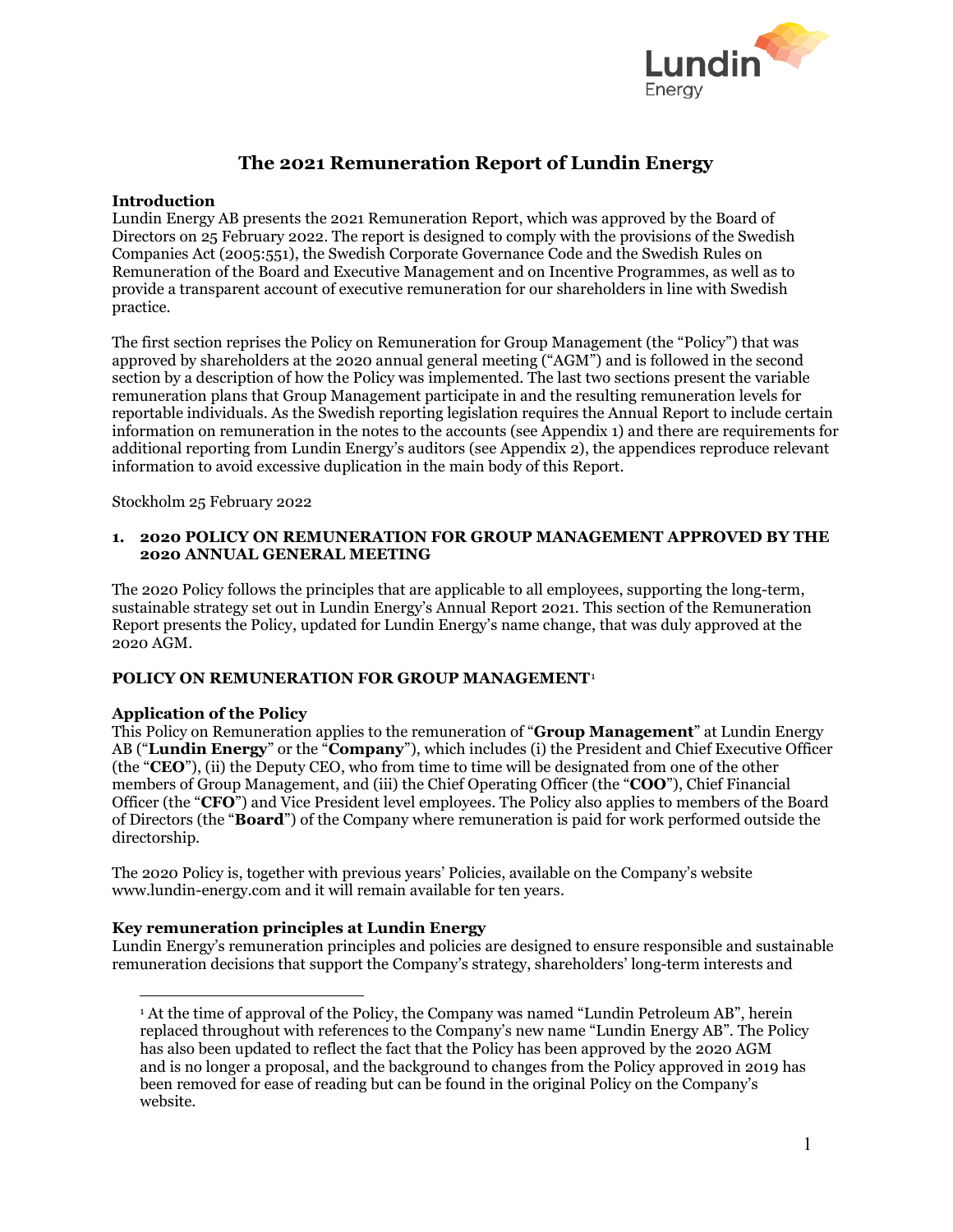

sustainable business practices. It is the aim of Lundin Energy to recruit, motivate and retain high calibre executives capable of achieving the objectives of the Company and to encourage and appropriately and fairly reward executives for their contributions to Lundin Energy's success.

# **Remuneration to members of the Board**

In addition to Board fees resolved by the AGM, remuneration as per prevailing market conditions may be paid to members of the Board for work performed outside the directorship.

# **Compensation Committee**

The Board has established the Committee to support it on matters of remuneration relating to the CEO, the Deputy CEO, other members of Group Management and other key employees of the Company. The objective of the Committee is to structure and implement remuneration principles to achieve the Company's strategy, the principal matters for consideration being:

- the review and implementation of the Company's remuneration principles for Group Management, including this Policy which requires approval by the General Meeting of Shareholders;
- the remuneration of the CEO and the Deputy CEO, as well as other members of Group Management, and any other specific remuneration issues arising;
- the design of long-term incentive plans that require approval by the General Meeting of Shareholders; and
- compliance with relevant rules and regulatory provisions, such as this Policy, the Swedish Companies Act and the Swedish Corporate Governance Code.

When the Committee makes decisions, including determining, reviewing and implementing the Policy, it follows a process where:

- the Board sets and reviews the terms of reference of the Committee;
- the Chair of the Committee approves the Committee's agenda;
- the Committee considers reports, data and presentations and debates any proposal. In its considerations the Committee will give due regard to the Company's situation, the general and industry specific remuneration environment, the remuneration and terms of employment of the broader employee population, feedback from different stakeholders, relevant codes, regulations and guidelines published from time to time;
- the Committee may request the advice and assistance of management representatives, other internal expertise and of external advisors. However, it shall ensure that there is no conflict of interest regarding other assignments that any such advisors may have for the Company and Group Management;
- the Committee ensures through a requirement to notify and recuse oneself that no individual with a conflict of interest will take part in a remuneration decision that may compromise such a decision;
- once the Committee is satisfied that it has been properly and sufficiently informed, it will make its decisions and, where required, formulate proposals for approval by the Board; and
- the Board will consider any items for approval or proposals from the Committee and, following its own discussions, make decisions, proposals for a General Meeting of Shareholders and/ or further requests for the Committee to deliberate on.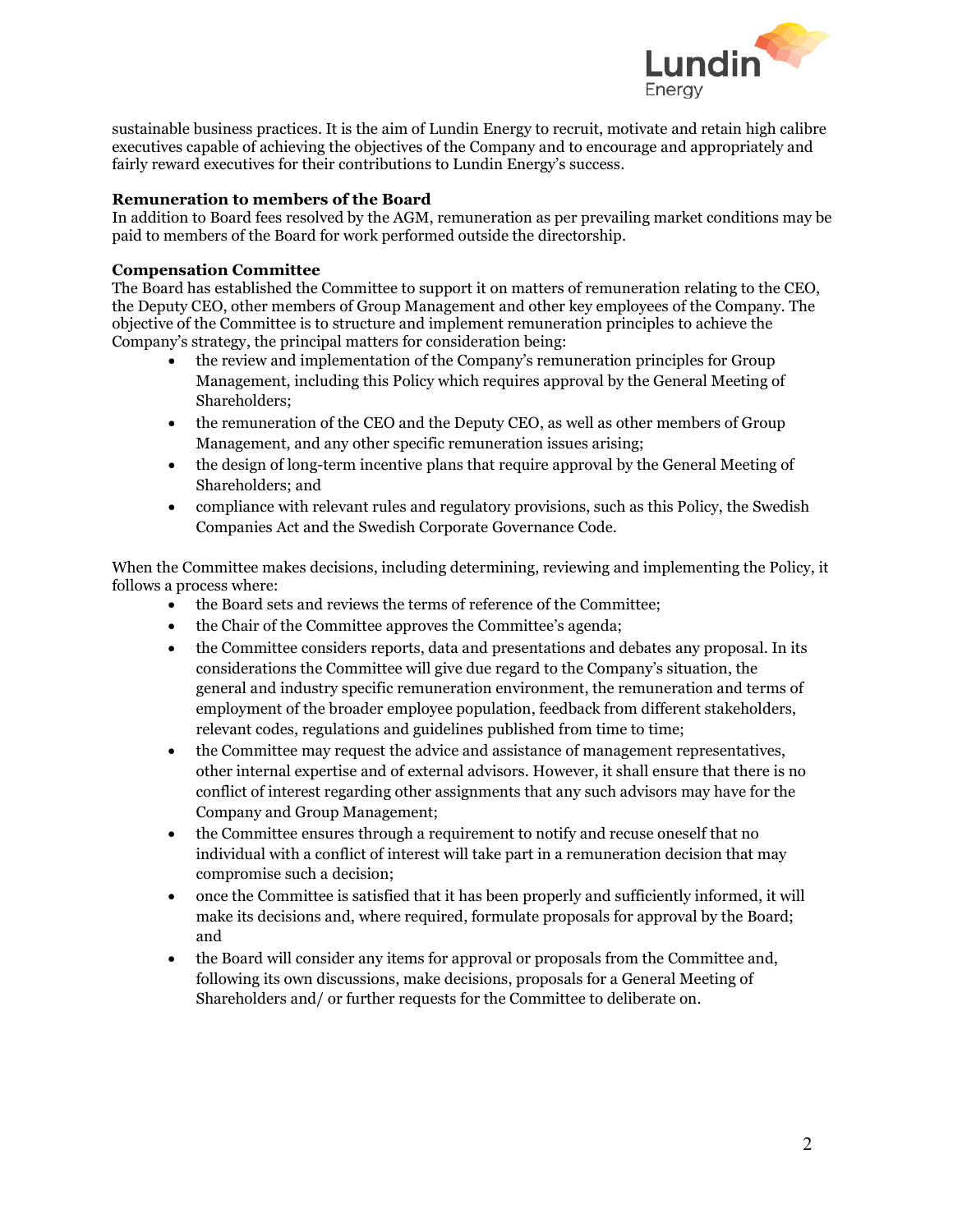

# **Elements of remuneration for Group Management**

There are four key elements to the remuneration of Group Management:

|                                       | Description, purpose<br>and link to strategy                                                                                                                                                                                                                                                                                                                                                                                                                                                                                             | Process and<br>governance                                                                                                                                                                                                                                                                                                                                                                                                                                                                                                                                                                                                                                           | <b>Relative share of</b><br>estimated/maximum |
|---------------------------------------|------------------------------------------------------------------------------------------------------------------------------------------------------------------------------------------------------------------------------------------------------------------------------------------------------------------------------------------------------------------------------------------------------------------------------------------------------------------------------------------------------------------------------------------|---------------------------------------------------------------------------------------------------------------------------------------------------------------------------------------------------------------------------------------------------------------------------------------------------------------------------------------------------------------------------------------------------------------------------------------------------------------------------------------------------------------------------------------------------------------------------------------------------------------------------------------------------------------------|-----------------------------------------------|
|                                       | and sustainability                                                                                                                                                                                                                                                                                                                                                                                                                                                                                                                       |                                                                                                                                                                                                                                                                                                                                                                                                                                                                                                                                                                                                                                                                     | total reward <sup>2</sup>                     |
| a) Base salary                        | - Fixed cash<br>remuneration paid<br>monthly. Provides<br>predictable<br>remuneration to aid<br>attraction and retention<br>of key talent.                                                                                                                                                                                                                                                                                                                                                                                               | - The Committee<br>reviews salaries every<br>year as part of the<br>review of total<br>remuneration (see<br>below for a<br>description of the<br>benchmarking<br>process).                                                                                                                                                                                                                                                                                                                                                                                                                                                                                          | 30%/20%                                       |
| b) Annual<br>variable<br>remuneration | - Annual bonus is paid<br>for performance over the<br>financial year.<br>- Awards are capped at<br>18 months'<br>base salary, paying up to<br>12 months' base salary<br>for ranges of stretching<br>performance<br>requirements. Any value<br>over 12 months' base<br>salary is paid for<br>delivering outstanding<br>performance.<br>- Signals and rewards the<br>strategic and<br>operational results and<br>behaviours expected for<br>the year that contribute<br>to the long-term,<br>sustainable value<br>creation of the Company. | - The annual review<br>of total remuneration<br>also considers annual<br>bonus awards,<br>outcomes, target<br>structure, weightings<br>of targets and specific<br>target levels of<br>performance.<br>- Measurable<br>financial and non-<br>financial performance<br>requirements are<br>identified according<br>to position and<br>responsibilities and<br>include delivery<br>against production of<br>oil and gas, reserves<br>and resource<br>replacement,<br>financial, health and<br>safety, ESG, carbon<br>dioxide gas<br>emissions, and<br>strategic targets.<br>- The Committee<br>reviews the design of<br>annual variable<br>remuneration<br>separately. | 20% / 25%                                     |
| c) Long-term                          | - Performance share plan                                                                                                                                                                                                                                                                                                                                                                                                                                                                                                                 | - Annual review of                                                                                                                                                                                                                                                                                                                                                                                                                                                                                                                                                                                                                                                  | 40% / 50%                                     |
| incentive plan                        | that aligns the interests                                                                                                                                                                                                                                                                                                                                                                                                                                                                                                                | total remuneration                                                                                                                                                                                                                                                                                                                                                                                                                                                                                                                                                                                                                                                  |                                               |

<span id="page-2-0"></span> $\overline{a}$ <sup>2</sup> Estimated reward shows the percentage of total reward where proportions are estimated assuming 50 percent of maximum annual bonus and 50 percent of the long-term incentive without any share price or dividend effect. Proportions of maximum reward assume full vesting of both annual variable remuneration and the long-term incentive but without any share price or dividend effect. Different actual awards and the variable nature of incentives means that the actual proportions for an individual may be different.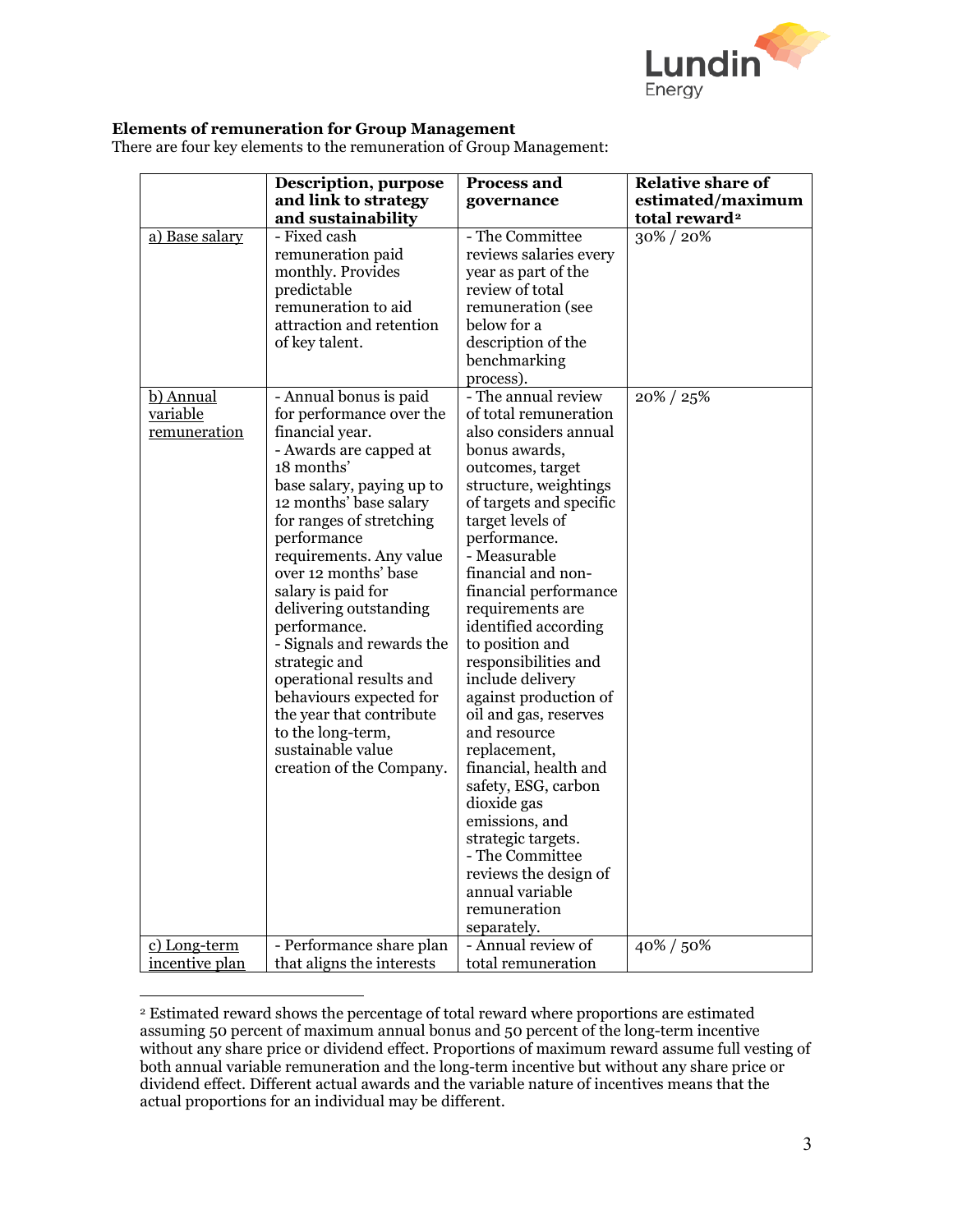

|             | of participants with        | considers long-term     |              |
|-------------|-----------------------------|-------------------------|--------------|
|             | those of shareholders       | incentive awards,       |              |
|             | through awards in shares    | outcomes, TSR peer      |              |
|             | worth up to 36 months'      | group and targets.      |              |
|             | base salary on award,       | - Participants are      |              |
|             | vesting after 3 years       | required to build a     |              |
|             | subject to performance.     | significant personal    |              |
|             | - Relative Total            | shareholding of up to   |              |
|             | Shareholder Return          | 200% of base salary     |              |
|             | $("TSR")$ summarises the    | over time by retaining  |              |
|             | complex set of variables    | shares until            |              |
|             | for long-term sustainable   | a predetermined limit   |              |
|             | success in oil and gas      | has been achieved.      |              |
|             | exploration and             | - The Committee         |              |
|             | production into a single    | reviews the design of   |              |
|             | performance                 | long-term incentives    |              |
|             | test relative to peers that | separately.             |              |
|             | the Company competes        |                         |              |
|             | with for capital.           |                         |              |
| d) Benefits | - Predictable benefits to   | - The Committee         | $10\% / 5\%$ |
|             | help facilitate the         | reviews benefits and    |              |
|             | discharge of each           | contractual terms       |              |
|             | executive's duties, aiding  | regularly to ensure     |              |
|             | the attraction and          | that the Company        |              |
|             | retention of key talent.    | does not fall behind    |              |
|             |                             | the market.             |              |
|             |                             | - Benefits are set with |              |
|             |                             | reference to            |              |
|             |                             | external market         |              |
|             |                             | practices, internal     |              |
|             |                             | practices, position     |              |
|             |                             | and relevant            |              |
|             |                             | reference               |              |
|             |                             | remuneration.           |              |
| Total       |                             |                         | 100% / 100%  |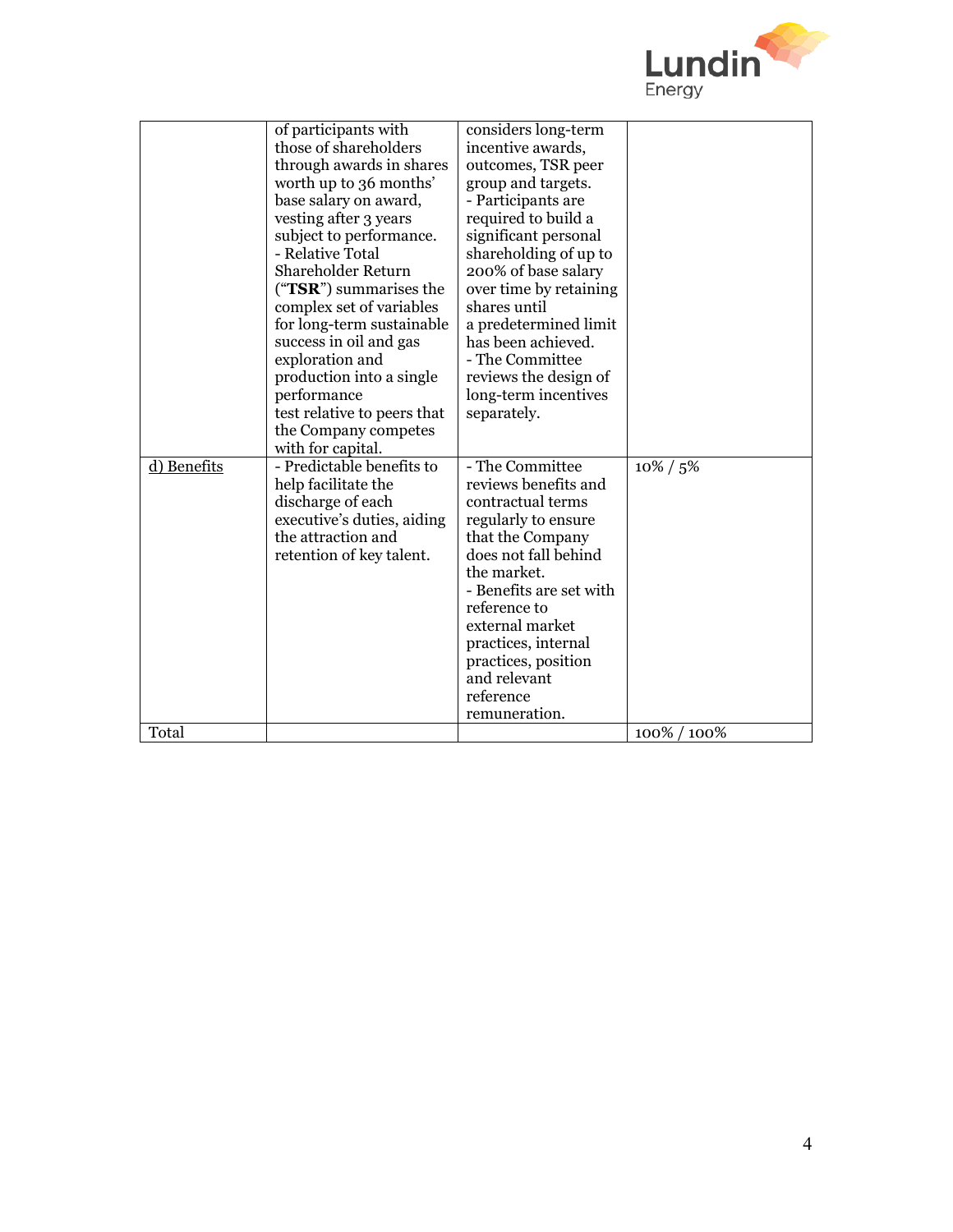

# **Review and benchmarking**

Every year the Committee undertakes a review of the Company's remuneration policies and practices considering the total remuneration of each executive as well as the individual components. Levels are set considering:

- the total remuneration opportunity;
- the external pay market;
- the scope and responsibilities of the position;
- the skills, experience and performance of the individual;
- the Company's performance, affordability of reward and general market conditions; and
- levels and increases in remuneration, as well as other terms of employment, for other positions within the Company.

External benchmarks for total remuneration are found from one or more sets of companies that compete with Lundin Energy for talent, taking into consideration factors like size, complexity, geography and business profile when determining such peer groups.

#### **Variable remuneration**

The Company considers that variable remuneration forms important parts of executives' remuneration packages, where associated performance targets reflect the key drivers for pursuing the Company's strategy, and to achieve sustainable value creation and growth in long-term shareholder value. The Committee ensures that performance and design align with the strategic direction and risk appetite of the Company before incentives are approved by the Board.

There is no deferral of incentive payments, however, the Board can recover annual bonuses paid in the unlikely event of outcomes based on information which is subsequently proven to have been manifestly misstated. The Board can also in exceptional circumstances reduce long-term incentive awards, including reducing them to zero, should it consider the vesting outcome to incorrectly reflect the true performance of the Company.

## **Benefits**

Benefits provided shall be based on market terms and shall facilitate the discharge of each executive's duties. The pension provision is the main benefit and follows the local practice of the geography where the individual is based. The pension benefits consist of a basic defined contribution pension plan, where the employer provides 60 percent and the employee 40 percent of an annual contribution of up to 18 percent of the capped pensionable salary and a supplemental defined contribution pension plan where the employer provides 60 percent and the employee 40 percent of a contribution up to 14 percent of the capped pensionable salary.

## **Severance arrangements**

Executives have rolling contracts where mutual notice periods of between three and twelve months apply between the Company and the executive, depending on the duration of the employment with the Company. In addition, severance terms are incorporated into the employment contracts for executives that give rise to compensation in the event of termination of employment due to a change of control of the Company. Such compensation, together with applicable notice periods, shall not exceed 24 months' base salary.

The Board is further authorised, in individual cases, to approve severance arrangements, in addition to the notice periods and the severance arrangements in respect of a change of control of the Company, where employment is terminated by the Company without cause, or otherwise in circumstances at the discretion of the Board. Such severance arrangements may provide for the payment of up to 12 months' base salary; no other benefits shall be included.

In all circumstances, severance payments in aggregate (i.e. for notice periods and severance arrangements) shall be limited to a maximum of 24 months' base salary.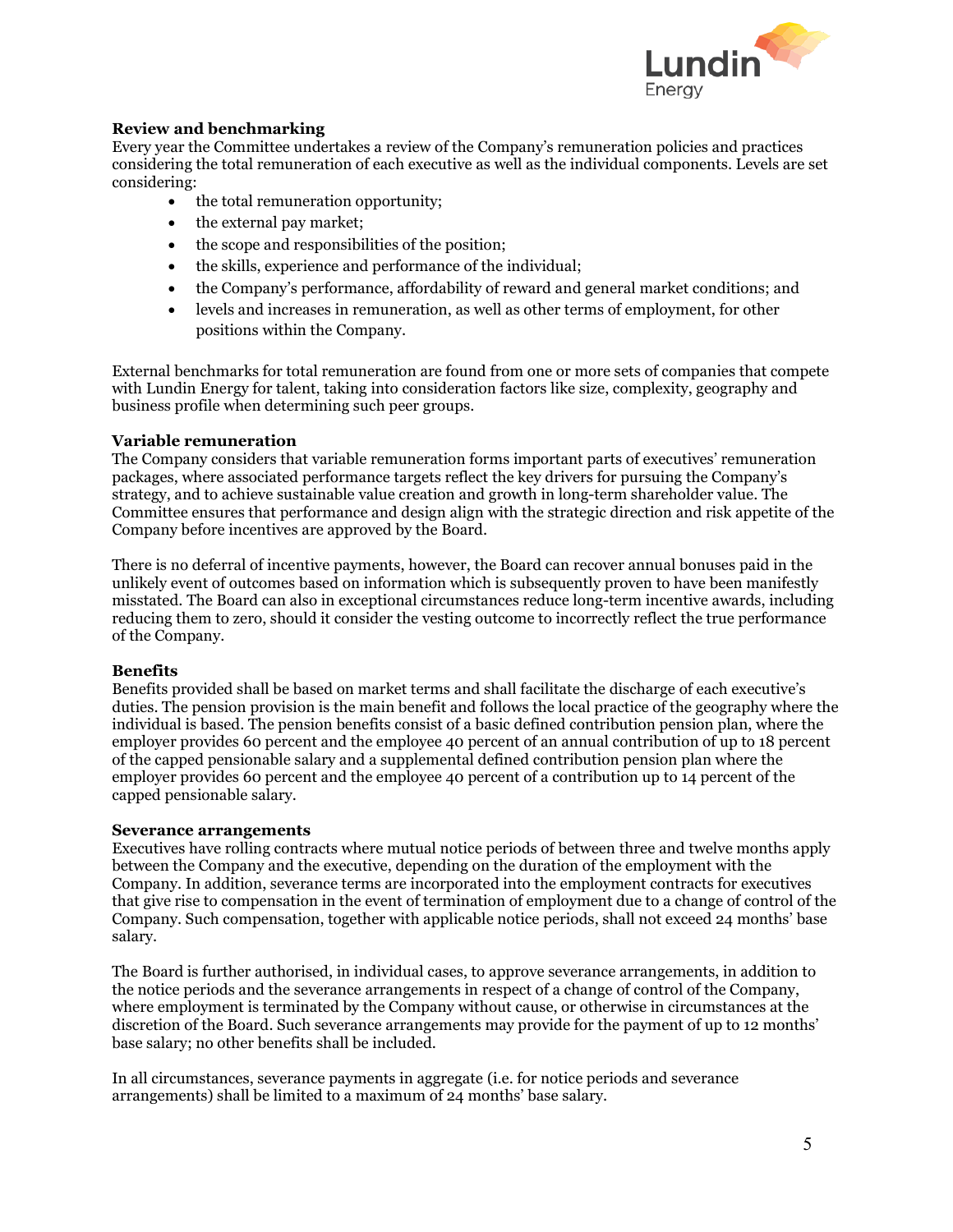

# **Authorisation for the Board**

In accordance with Chapter 8, Section 53 of the Swedish Companies Act, the Board shall be authorised to approve temporary deviations from the Policy on any element of remuneration described in this Policy, except from the maximum award of annual variable remuneration, which shall at all times be limited to 18 months' base salary. Deviations shall be considered by the Committee and shall be presented to the Board for approval. Deviations may only be made in specific cases if there are special reasons outside of normal business that make it necessary to increase reward in order to help secure the Company's long-term interests, financial viability and/or sustainability by recognising exceptional contributions. The reasons for any deviation shall be explained in the remuneration report to be submitted to the AGM.

# **2. IMPLEMENTATION OF THE POLICY ON REMUNERATION IN 2021**

The individual elements and the total remuneration of Group Management during 2021 were determined and delivered in line with the Policy approved by shareholders at the 2020 AGM, the outcomes and implementation of which are presented in this Remuneration Report. The Board and the Compensation Committee are satisfied that the Company's remuneration principles of recruiting, motivating and retaining high calibre executives capable of achieving the objectives of the Company have underpinned the implementation of the Policy. Remuneration has been motivational as well as appropriately and fairly rewarding executives for their contributions to Lundin Energy's success. Responsible and sustainable remuneration decisions have supported the Company's strategy, shareholders' long-term interests and sustainable business practices. Lundin Energy's strategy and long-term ambitions are further described in the Annual Report 2021 and on the website www.lundin-energy.com

# **The Compensation Committee**

The Compensation Committee consisted during 2021 of Cecilia Vieweg (Chair), Ian Lundin and Grace Reksten Skaugen and it met formally five times during the year. The Committee also had frequent contacts by telephone and email to provide oversight and approvals of remuneration issues presented by Group Management, as well as discussions and recommendations for the Board.

The Committee invited the CEO and external advisors from Korn Ferry to attend some of its meetings and is satisfied that there has been no conflict of interest and that no individual was part of a decision that impacted his or her own remuneration directly. The work of the Board and the Committee during 2021 followed the governance process laid out in the 2020 Policy and the following sections show and explain the resulting remuneration paid and awarded as well as the summarising key implementation and decision points.

# **3. ELEMENTS OF REMUNERATION**

## **Annual salary and benefits**

Group Management's fixed remuneration consists of the annual salary paid in monthly instalments and benefits that follow local practice. The Compensation Committee undertakes regular reviews of all terms to ensure that all elements of the individual package, including both fixed and variable remuneration, are determined according to the Policy to contribute to reasonable and market appropriate total reward opportunities.

## **Annual variable remuneration**

The annual variable remuneration for Group Management is assessed against annual performance targets that signal and reward the strategic and operational results and behaviours expected for the year, which contribute to the long-term, sustainable value creation of Lundin Energy. The criteria and outcomes are further evaluated against the market, Lundin Energy's economic situation and how others are remunerated within the Company. The annual performance targets include delivery against measurable financial and non-financial performance requirements that are identified according to the individual's position and responsibilities. Each member of Group Management is set different performance weightings against each of the specific targets reflecting their influence on the performance outcome, which can result in an annual bonus paid in cash worth up to 12 months' base salary.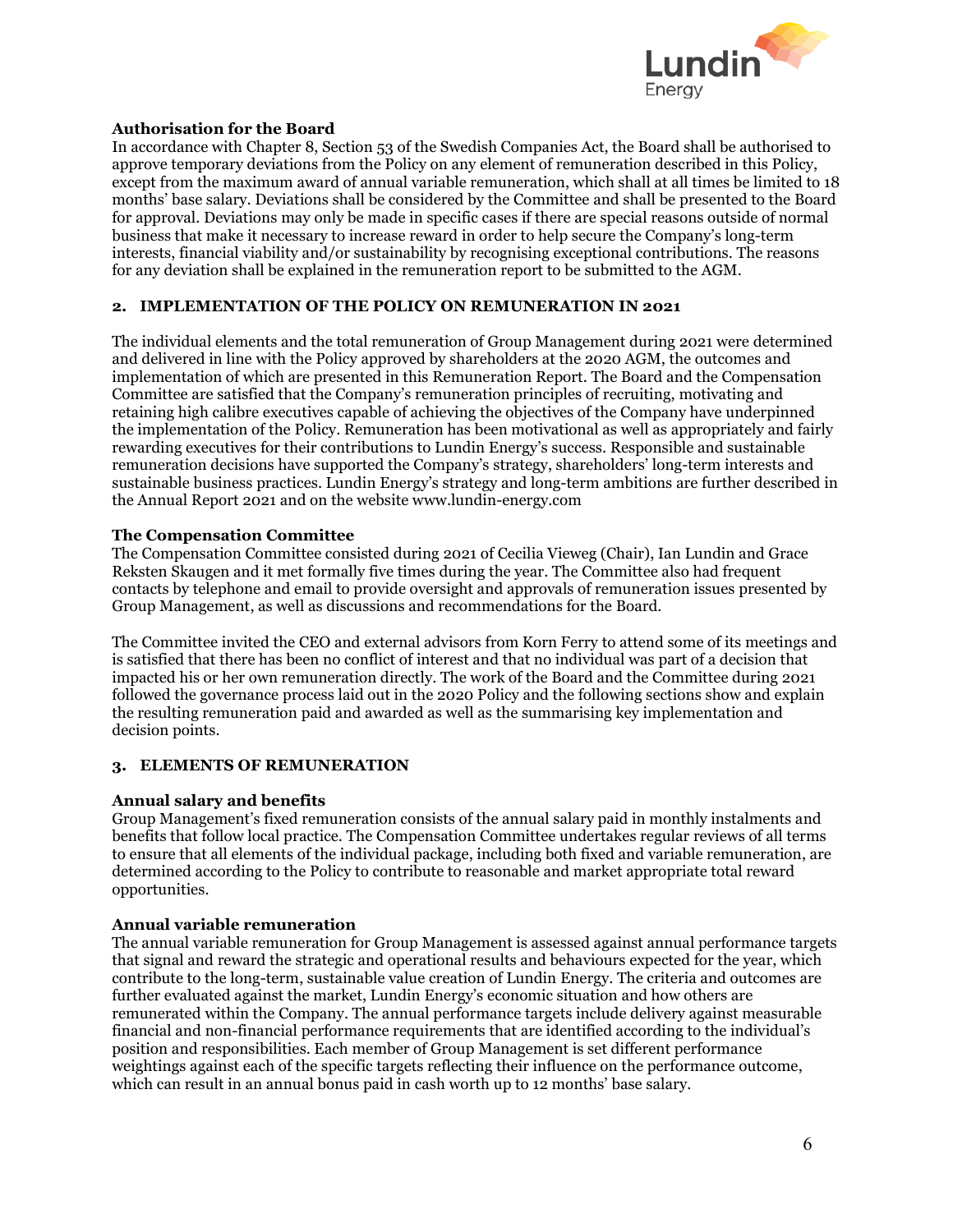

The Policy allows the Board to exercise discretion and recognise exceptional performance that is rewarded above the 12 months' base salary limit, up to a maximum value of 18 months' base salary.

#### **Long-term incentive plan**

Lundin Energy has operated a performance share plan as a long-term incentive plan since 2014, designed to be simple and transparent whilst rewarding the long-term, sustainable value creation at Lundin Energy. The 2021 AGM resolved to approve a performance share plan, LTIP 2021, that follows similar principles as the previously approved LTIPs 2014 to 2020. The long-term incentives are used as an important part of the remuneration of Group Management and a number of key employees of Lundin Energy. It gives participants the possibility to receive shares in Lundin Energy subject to continued employment and the fulfilment of a performance condition over a three-year performance period commencing on 1 July of the award year and ending on 30 June three years later. The performance condition is based on the share price growth and dividends (collectively "Total Shareholder Return" or "TSR") of the Lundin Energy share compared to the TSR of a peer group of companies. Relative TSR summarises the complex set of variables for long-term sustainable success in oil and gas exploration and production into a single performance test relative to peers that the Company competes with for capital. The award begins to vest with one third at the median and the full award for relative TSR equal to, or better than, the upper quartile of the peer group. For performance in-between the median and the upper quartile, the performance shares vest pro-rata on a straight-line basis. From 2019 the number of performance shares are increased to reflect dividends. LTIP 2018 paid the dividend equivalent for vested shares in cash after vesting.

The TSR peer groups of companies for the current long-term incentive plan awards are shown in the table below. Peer group changes are partly due to significant events at some comparator companies and partly to the Compensation Committee's annual reviews that always look to improve the relevance of the performance measure.

| 2018             | 2019             | 2020             | 2021             |
|------------------|------------------|------------------|------------------|
| Aker BP          | Aker BP          | Aker BP          | Aker BP          |
| BP               | Apache Corp.     | Apache Corp.     | Apache Corp.     |
| Cairn Energy     | <b>BP</b>        | <b>BP</b>        | <b>BP</b>        |
| ConocoPhillips   | Cairn Energy     | Cairn Energy     | Cairn Energy     |
| ENI              | ConocoPhillips   | ConocoPhillips   | ConocoPhillips   |
| Equinor          | <b>ENI</b>       | <b>ENI</b>       | <b>DNO</b>       |
| Galp Energia     | Equinor          | Equinor          | Energean         |
| Oil Search       | Galp Energia     | Galp Energia     | ENI              |
| <b>OMV</b>       | Hess Corp.       | Hess Corp.       | Equinor          |
| Ophir Energy     | Kosmos Energy    | Kosmos Energy    | Galp Energia     |
| Pharos Energy    | MOL Group        | MOL Group        | Hess Corp.       |
| Repsol           | Oil Search       | Oil Search       | Kosmos Energy    |
| Santos           | <b>OMV</b>       | <b>OMV</b>       | MOL Group        |
| Total            | Premier Oil      | Premier Oil      | Oil Search       |
| Tullow Oil       | Repsol           | Repsol           | <b>OMV</b>       |
| Vermilion Energy | Santos           | Santos           | Repsol           |
|                  | Total            | Total            | Santos           |
|                  | Tullow Oil       | Tullow Oil       | Total            |
|                  | Vermilion Energy | Vermilion Energy | Vermilion Energy |

#### **TSR peer groups**

The Board of Directors may at its discretion reduce (including reduce to zero) the number of performance shares vesting should it consider the underlying performance not to be reflected in the outcome of the performance condition, for example, in light of operating cash flow, reserves or safety performance.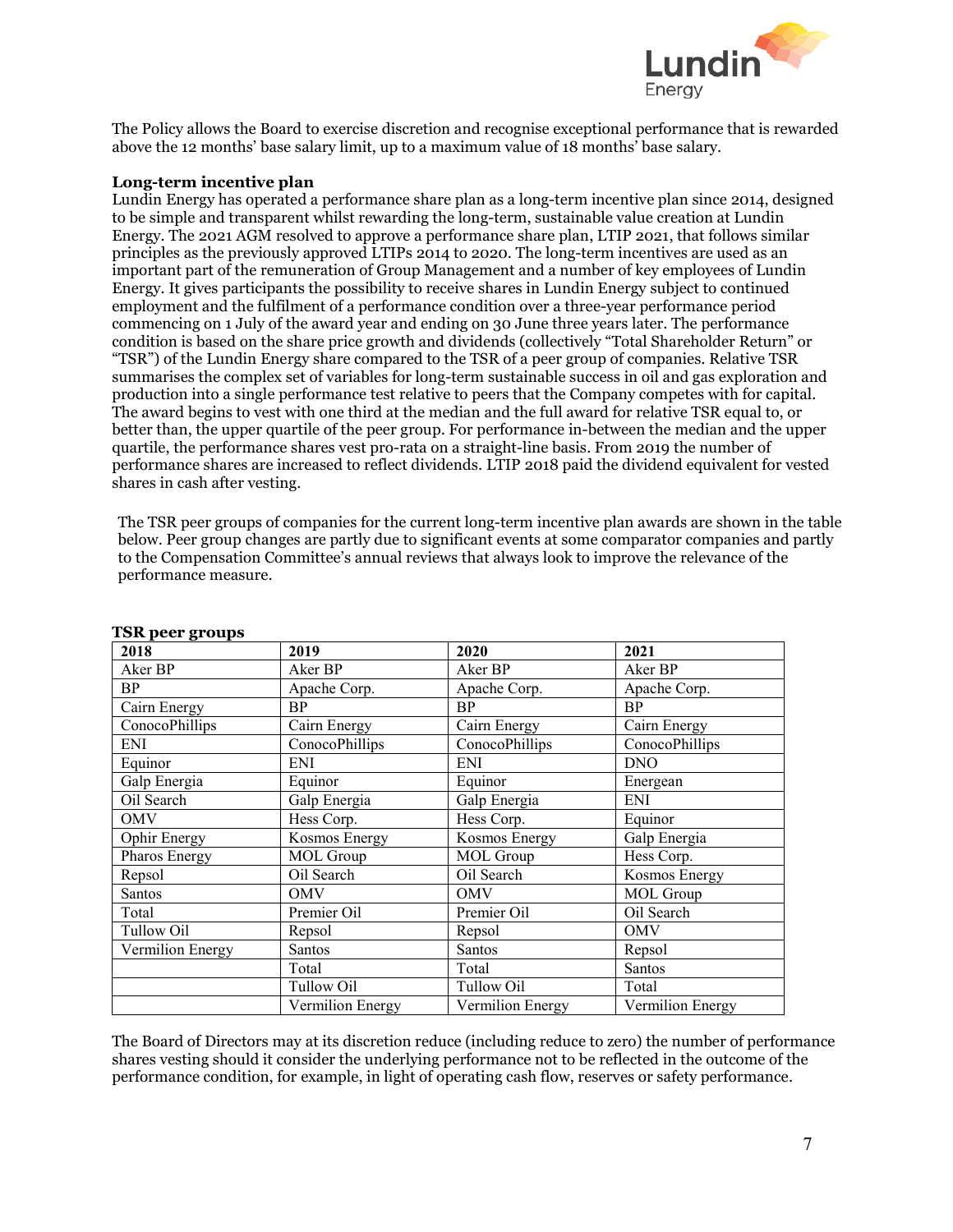

The performance shares that a participant eventually receives are subject to further conditions to ensure that participants build towards and maintain a meaningful shareholding in Lundin Energy over time. Participants must keep at least half of the net after tax number of shares that vest until they have met the shareholding requirement. The level of shareholding expected of each participant is either 50 percent or 100 percent (or 200 percent for the CEO) of the participant's annual gross base salary, based on the participant's position within the Group.

|                                          | Long-term Incentive Plan awards              |                           |                          |                          |                   |
|------------------------------------------|----------------------------------------------|---------------------------|--------------------------|--------------------------|-------------------|
| Name, Title,                             |                                              | <b>Vested LTIP</b>        | <b>LTIP 2019</b>         | <b>LTIP 2020</b>         | <b>LTIP 2021</b>  |
| <b>Shares owned</b>                      |                                              | 2018                      |                          |                          |                   |
| as at 31                                 |                                              |                           |                          |                          |                   |
| December 2021                            |                                              |                           |                          |                          |                   |
| Nick Walker,                             | Number of                                    | 45,995                    | 53,454                   | 72,984                   | 70,479            |
| CEO,                                     | shares <sup>3</sup>                          |                           |                          |                          |                   |
| 224,428 shares                           | Grant value at<br>award (TUSD)4              | 857                       | 863                      | 1,067                    | 1,417             |
|                                          | Value at<br>vesting (TUSD)                   | 1,621                     |                          |                          |                   |
| Teitur Poulsen,<br>CFO,                  | Number of<br>shares <sup>3</sup>             | 30,037                    | 35,887                   | 50,765                   | 36,030            |
| 79,678 shares                            | Grant value at<br>award (TUSD)4              | 560                       | 580                      | 742                      | 724               |
|                                          | Value at<br>vesting (TUSD)                   | 1,058                     |                          |                          |                   |
| Daniel<br>Fitzgerald <sup>2</sup> , COO, | Number of<br>shares <sup>2,3</sup>           | 3,986                     | $\overline{\phantom{a}}$ | $\overline{\phantom{0}}$ | 22,300            |
| $o$ shares                               | Grant value at<br>award (TUSD)4              |                           |                          |                          | 448               |
|                                          | Value at<br>vesting<br>$(TUSD)$ <sup>2</sup> | 19                        |                          |                          |                   |
| Other Group<br>Management <sup>5</sup> , | Number of<br>shares <sup>3</sup>             | 21,930                    | 43,478                   | 54,722                   | 35,767            |
| 45,789 shares                            | Grant value at<br>award (TUSD) <sup>4</sup>  | 409                       | 702                      | 800                      | 719               |
|                                          | Value at<br>vesting (TUSD)                   | 756                       |                          |                          |                   |
| <b>Total Group</b><br>Management,        | Number of<br>shares <sup>3</sup>             | 101,948                   | 132,819                  | 178,471                  | 164,576           |
| 349,895 shares                           | Grant value at<br>award (TUSD)4              | 1,900                     | 2,418                    | 2,801                    | 3,348             |
|                                          | Value at<br>vesting (TUSD)                   | 3,454                     |                          |                          |                   |
|                                          |                                              |                           |                          |                          |                   |
| End of<br>performance<br>period          |                                              | 30 June 2021 <sup>6</sup> | 30 June 2022             | 30 June 2023             | 30 June 2024      |
| Share price at<br>award                  |                                              | SEK 260.76                | SEK 289.45               | SEK 225.87               | SEK 283.30        |
| Grant value at<br>award4                 |                                              | SEK 167.10                | SEK 169.00               | <b>SEK 147.10</b>        | <b>SEK 173.10</b> |

<sup>1</sup>Lundin Energy's TSR performance was ranked 2nd in the peer group for LTIP 2018, equivalent to 94<sup>th</sup> percentile, resulting in full vesting.

2 Daniel Fitzgerald was appointed COO on 1 January 2021. As part of his recruitment Lundin Energy agreed with his former employer International Petroleum SA that he would retain the right to payment of outstanding awards of performance share units ("PSUs") granted under the "IPC Performance and Restricted Share Plan" and that Lundin Energy will reimburse International Petroleum SA for such costs. Of 6,644 PSUs awarded in 2018 a total of 3,986 PSUs vested 30 June 2021, and these have been included in the table above. Vesting was subject to the terms and conditions of the IPC plan rules. 3 As from the 2019 plan, the number of performance shares has increased since the award date to reflect dividends. For the 2018 plan, the dividend equivalent on vested shares was paid in cash at vesting, included in the "Value at vesting". 4 Each award was fair valued at the date of award using an option pricing model.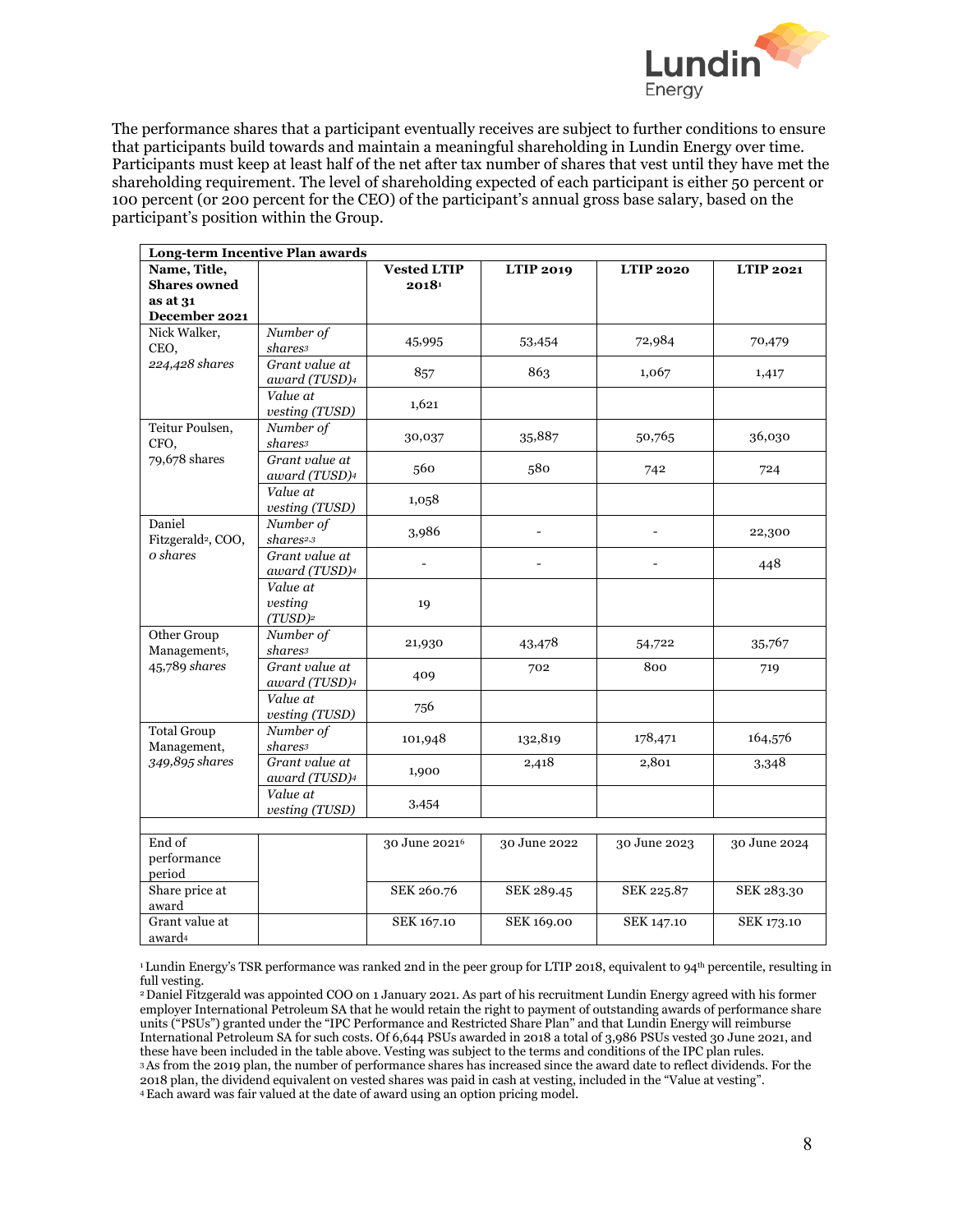

<sup>5</sup> Comprises Vice President Sustainability, Vice President Legal, Vice President Corporate Affairs, Vice President Investor Relations and Communications and Vice President Commodities Trading and Marketing promoted to VP in August 2021. 6 LTIP 2018 vested on 28 July 2021 following the Compensation Committee's formal decision on behalf of the Board.

Participants are not entitled to transfer, pledge or dispose of the LTIP awards or any rights or obligations, or to exercise any shareholders' rights regarding the LTIP awards until the performance shares have vested.

## **Unit Bonus Plan**

Since 2008 Lundin Energy operates a long-term incentive plan for selected employees, from which members of Group Management are excluded at award but may remain as participants of after promotion. The plan awards units that vest in three equal tranches: one third after one year; one third after two years; and the final third after three years. The units are paid in cash and vesting is conditional on the holder of the units remaining an employee of the Company at the time of payment. The value of units follows the Lundin Energy share price and the cash payment at the end of each vesting period will be the number of units vesting multiplied by the average of the Lundin Energy closing share price for the five trading days prior to and following the actual vesting date adjusted for any dividend payments between grant date and vesting date.

No member of the Group Management team participated in any Unit Bonus Plan award during 2021.

# **4. KEY IMPLEMENTATION AND DECISIONS UNDER POLICY ON REMUNERATION**

The following table summarises key implementation and decision points during the year.

| <b>Aspect of Policy</b> | 2021 implementation and decisions under Policy on Remuneration                                                                                                                                                                                                                                                                                                                                                                                                                                                                                                                                                                                                                                                                                                                                                                                                                                                                                                                                                                                                                                                                                                                                                                                                                                                                                                                 |
|-------------------------|--------------------------------------------------------------------------------------------------------------------------------------------------------------------------------------------------------------------------------------------------------------------------------------------------------------------------------------------------------------------------------------------------------------------------------------------------------------------------------------------------------------------------------------------------------------------------------------------------------------------------------------------------------------------------------------------------------------------------------------------------------------------------------------------------------------------------------------------------------------------------------------------------------------------------------------------------------------------------------------------------------------------------------------------------------------------------------------------------------------------------------------------------------------------------------------------------------------------------------------------------------------------------------------------------------------------------------------------------------------------------------|
| Governance              | The Compensation Committee monitored and evaluated Lundin Energy's<br>$\bullet$<br>remuneration structures and levels, including programmes for variable<br>remuneration, both ongoing and those that ended during the year, for<br>Group Management. The Compensation Committee found these to be<br>appropriate and in furtherance of Lundin Energy's goals.<br>The Committee also monitored and evaluated the application of the Policy<br>$\bullet$<br>that was adopted by the 2020 AGM. Following its evaluation, the<br>Compensation Committee concluded that the Company's Policy on<br>Remuneration was properly applied in 2021.<br>The external auditor of the Company has also issued a report to the 2022<br>٠<br>AGM stating that the Board of Directors and the CEO of Lundin Energy<br>have during 2021 complied with the Policy adopted at the 2020 AGM.<br>The development of this Remuneration Report was overseen by the<br>$\bullet$<br>Compensation Committee.<br>Performance and remuneration outcomes for the CEO, CFO, COO and the<br>$\bullet$<br>rest of Group Management were evaluated and the resulting remuneration<br>is outlined in section 5. The information required by chapter 5, sections<br>40-44 of the Annual Accounts Act (1995:1554) can be found in Note 26 of<br>the Annual Report 2021 (as well as in Appendix 1 to this report). |
| Base salary             | Following a review of market levels, the Committee and the Board<br>$\bullet$<br>approved base salary increases for Group Management for 2022 that<br>followed the process and governance laid out in the Policy, taking into<br>consideration that no increases were awarded the previous year.<br>The Committee discussed and recommended to the Board the offer for the<br>$\bullet$<br>promotion of the Vice President Commodities Trading and Marketing,<br>which followed the Policy and the Committee also approved the leaving<br>terms for the Vice President Corporate Affairs.                                                                                                                                                                                                                                                                                                                                                                                                                                                                                                                                                                                                                                                                                                                                                                                      |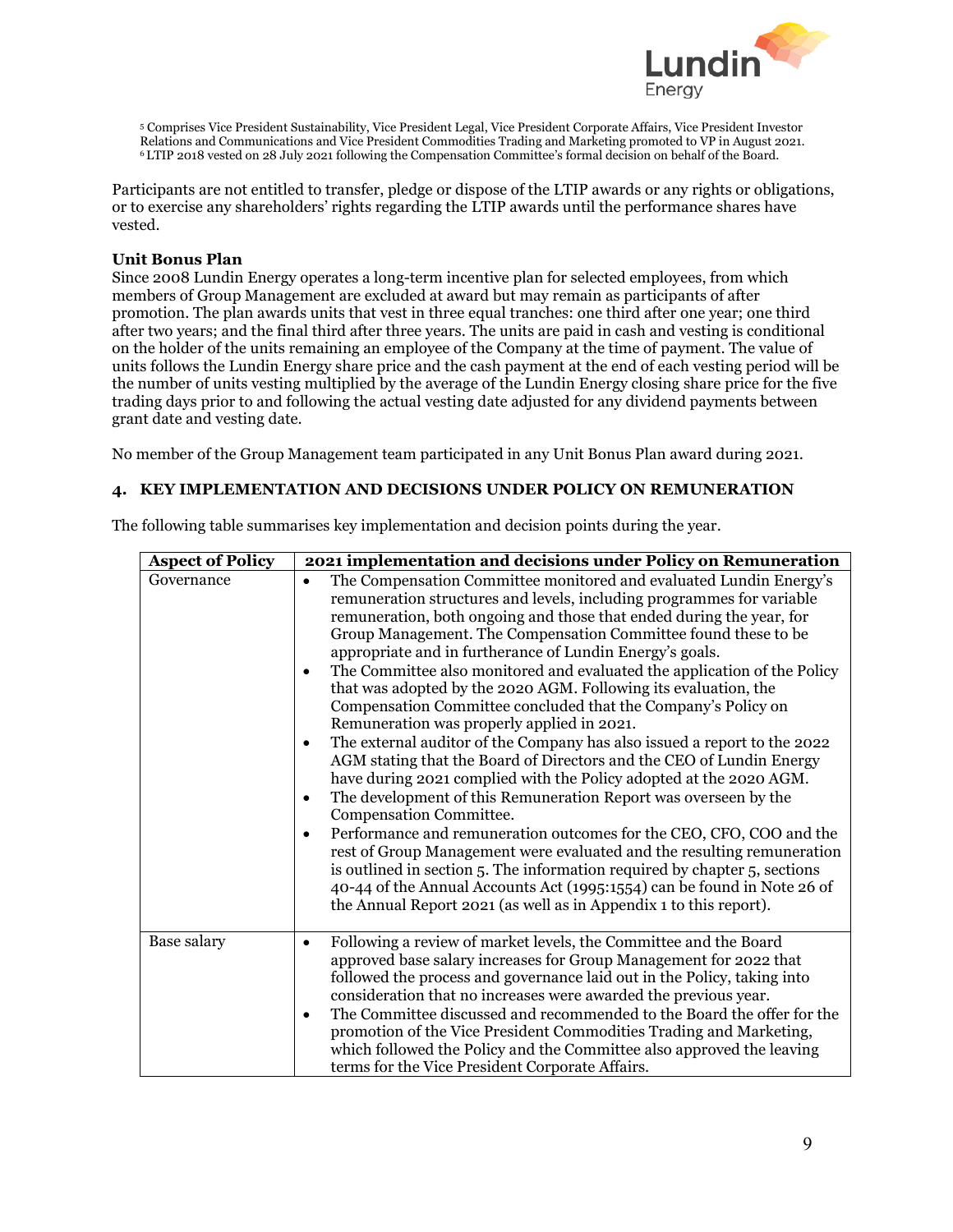

| Yearly variable<br>remuneration                   | Performance and reward outcomes for the 2020 annual bonus plan were<br>$\bullet$<br>reviewed and approved in early 2021 against pre-determined targets, as<br>reported in the 2020 Remuneration Report.<br>For the 2021 annual bonus, performance measures and ranges were<br>$\bullet$<br>defined and approved for oil and gas production, reserves and resource<br>replacement, financial, health and safety, environmental social &<br>governance ("ESG"), decarbonisation and strategic targets.<br>No changes have been made to the structure of the annual bonus for<br>$\bullet$<br>Group Management. The Board and the Committee remain satisfied that<br>the incentive remains aligned with the Policy and that it and the targets<br>set reward decisions, actions and behaviours key to the Company's<br>strategy, shareholders' long-term interests and sustainable business<br>practices.<br>The Committee considered and the Board approved bonus payment in<br>$\bullet$<br>excess of 12 months' salary but within the 18-months Policy limit for two<br>Group Management members in recognition of exceptional performance<br>on projects linked to legal and communications matters.<br>Performance and reward outcomes for the 2021 annual bonus plan were<br>$\bullet$<br>reviewed and approved in early 2022 against pre-determined targets and<br>paid as reported in the next section of this report. |
|---------------------------------------------------|-----------------------------------------------------------------------------------------------------------------------------------------------------------------------------------------------------------------------------------------------------------------------------------------------------------------------------------------------------------------------------------------------------------------------------------------------------------------------------------------------------------------------------------------------------------------------------------------------------------------------------------------------------------------------------------------------------------------------------------------------------------------------------------------------------------------------------------------------------------------------------------------------------------------------------------------------------------------------------------------------------------------------------------------------------------------------------------------------------------------------------------------------------------------------------------------------------------------------------------------------------------------------------------------------------------------------------------------------------------------------------------------------------------------------------|
| Long-term<br>incentive plan                       | The 2021 AGM approved the long-term incentive plan LTIP 2021<br>$\bullet$<br>(described in section 3). The Board approved 2021 awards over<br>performance shares equivalent to 32 months' base salary for the CEO, 26<br>months' base salary for the CFO, 18 months' base salary for the COO<br>and a range of 8 to 12 months' base salary for other members of Group<br>Management.<br>The Board and the Committee were satisfied that the long-term incentive<br>has been aligned with the Policy and that it and the TSR performance<br>measure appropriately reward the Company's strategy, shareholders'<br>long-term interests and sustainable business practices.<br>The Committee determined that the Vice President Corporate Affairs be<br>$\bullet$<br>treated as a good leaver and retain a proportion of his outstanding LTIP<br>2019 and LTIP 2020 awards until vesting.                                                                                                                                                                                                                                                                                                                                                                                                                                                                                                                                      |
| <b>Benefits</b>                                   | No substantial changes were made to the benefits for Group Management.<br>$\bullet$                                                                                                                                                                                                                                                                                                                                                                                                                                                                                                                                                                                                                                                                                                                                                                                                                                                                                                                                                                                                                                                                                                                                                                                                                                                                                                                                         |
| Severance                                         | No severance terms were considered during the year for Group<br>$\bullet$<br>Management.                                                                                                                                                                                                                                                                                                                                                                                                                                                                                                                                                                                                                                                                                                                                                                                                                                                                                                                                                                                                                                                                                                                                                                                                                                                                                                                                    |
| Claw-backs and<br>similar actions                 | The Board saw no reason to exercise its right to claw back any annual<br>$\bullet$<br>bonus paid during or for 2021.<br>The Board saw no reason to exercise its right to in exceptional<br>$\bullet$<br>circumstances reduce the allotment of the 2018 long-term incentive plan.                                                                                                                                                                                                                                                                                                                                                                                                                                                                                                                                                                                                                                                                                                                                                                                                                                                                                                                                                                                                                                                                                                                                            |
| Deviations from the<br>decision-making<br>process | The Committee and the Board did not deviate from any part of the<br>$\bullet$<br>decision-making process laid out in the Policy on Remuneration approved<br>by the 2020 AGM.                                                                                                                                                                                                                                                                                                                                                                                                                                                                                                                                                                                                                                                                                                                                                                                                                                                                                                                                                                                                                                                                                                                                                                                                                                                |
| Deviations from the<br>Remuneration<br>Policy     | The Company did not deviate from any part of the Policy on<br>$\bullet$<br>Remuneration approved by the 2020 AGM. Appendix 2 presents the<br>independent Auditor's confirmation of there being no derogation from the<br>Policy.                                                                                                                                                                                                                                                                                                                                                                                                                                                                                                                                                                                                                                                                                                                                                                                                                                                                                                                                                                                                                                                                                                                                                                                            |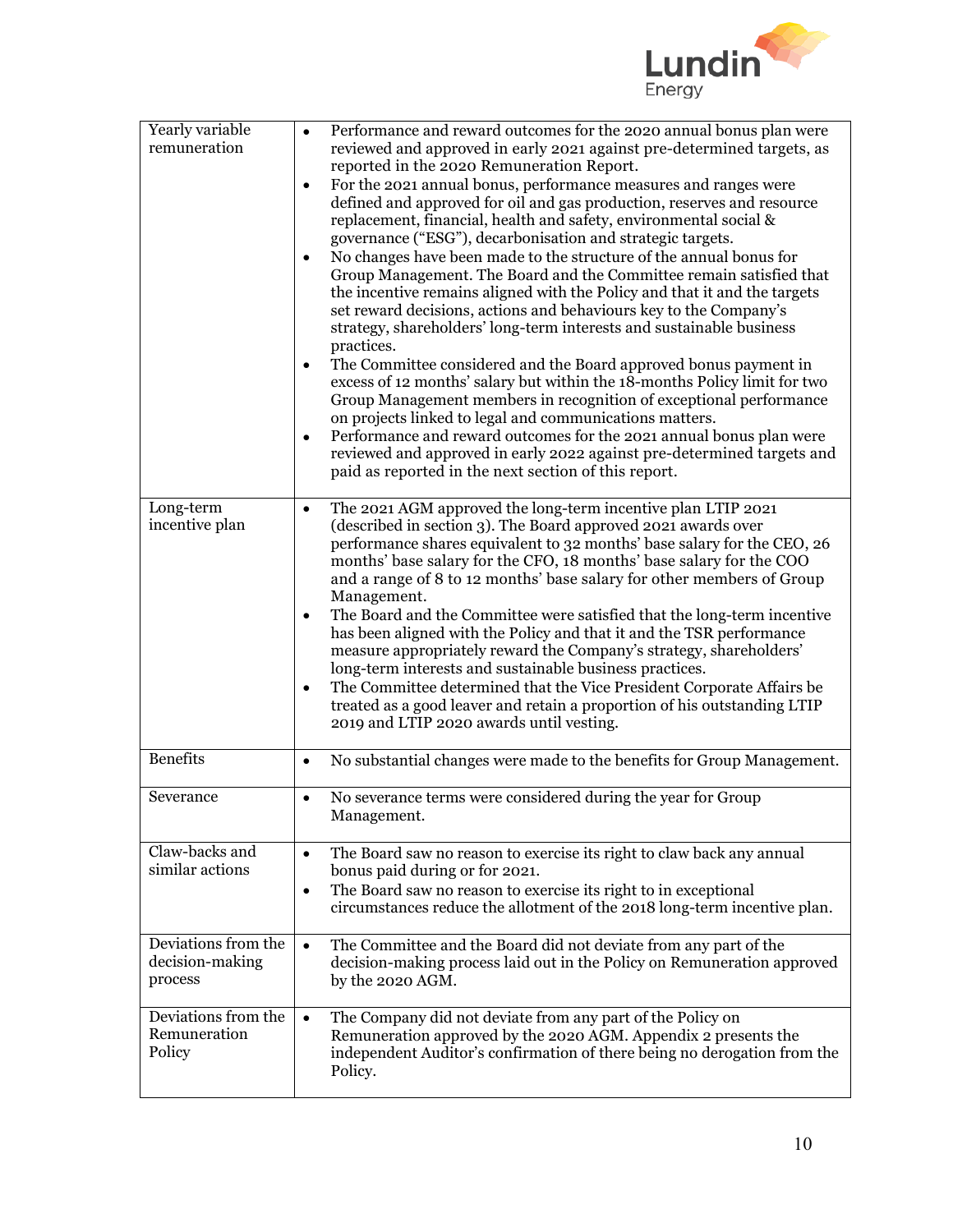

| Shareholder | At the 2021 AGM no remuneration related questions were raised or other<br>$\bullet$                                                                                                                                                                                                                                                                                                                                                           |
|-------------|-----------------------------------------------------------------------------------------------------------------------------------------------------------------------------------------------------------------------------------------------------------------------------------------------------------------------------------------------------------------------------------------------------------------------------------------------|
| engagement  | feedback offered.                                                                                                                                                                                                                                                                                                                                                                                                                             |
|             | As in previous years, the Company initiated in 2021 a dialogue regarding<br>$\bullet$<br>remuneration matters with a number of larger investors and proxy<br>advisors and received mostly positive feedback. The Committee and the<br>Board considered the feedback from investors and proxy advisors but<br>concluded that on balance it would not be in shareholders' interests to<br>make any changes to the Policy at this point in time. |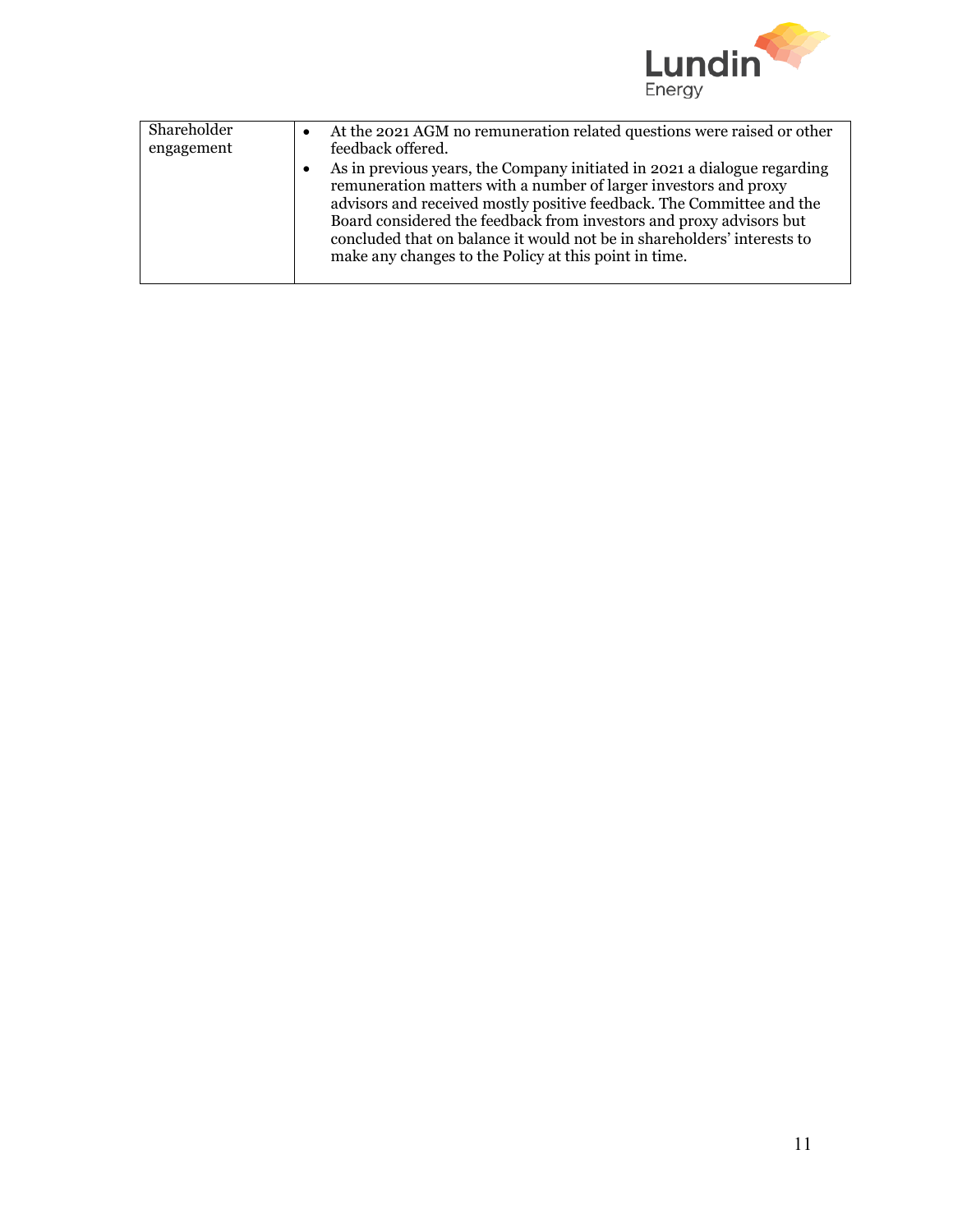

# **5. THE RESULTING REMUNERATION FOR THE CEO, CFO AND COO; OTHER MEMBERS OF GROUP MANAGEMENT; AND THE BOARD OF DIRECTORS**

The table below summarises the remuneration received for 2021, including base salary, the annual cash bonus paid for 2021, the long-term incentive plans vested in 2021 (awarded in 2018) and the value of pensions and benefits. To put these values into further context, the following table presents the annual change in remuneration for each incumbent, for the Company's results and also for the average remuneration within Lundin Energy for other full-time equivalent employees during the previous five financial years.

| <b>Remuneration received 2021</b>                       |                                                                 |                                                                                                      |                                                   |                                                                  |                                       |                                         |             |                                      |
|---------------------------------------------------------|-----------------------------------------------------------------|------------------------------------------------------------------------------------------------------|---------------------------------------------------|------------------------------------------------------------------|---------------------------------------|-----------------------------------------|-------------|--------------------------------------|
| <b>TUSD</b><br>(percentage of<br>total<br>remuneration) | <b>Fixed Board</b><br>remuneration <sup>1</sup><br>/base salary | Other<br>benefits<br>$\mathbf{2}% =\mathbf{1}_{B}\left( \mathbf{1}_{B}\right) ^{\ast}\mathbf{1}_{B}$ | Short-term<br>variable<br>remuneration<br>$\bf 3$ | Long-<br><b>Term</b><br><b>Incentives</b><br>vested <sup>4</sup> | Remuneration<br>for Committee<br>work | Remuneration<br>outside<br>directorship | Pension     | <b>Total</b><br>Remuneration<br>2021 |
|                                                         | <b>Fixed remuneration</b>                                       |                                                                                                      | Variable remuneration                             |                                                                  |                                       | <b>Fixed remuneration</b>               |             |                                      |
| <b>Board members</b>                                    |                                                                 |                                                                                                      |                                                   |                                                                  |                                       |                                         |             |                                      |
| Ian H. Lundin                                           | 130<br>(50%)                                                    |                                                                                                      |                                                   |                                                                  | 15<br>(6%)                            | 114<br>(44%)                            |             | 259                                  |
| Adam I. Lundin                                          | 31<br>$(100\%)$                                                 |                                                                                                      |                                                   |                                                                  |                                       |                                         |             | 31                                   |
| Alex Schneiters                                         |                                                                 |                                                                                                      |                                                   |                                                                  |                                       | 2,555<br>$(100\%)$                      |             | 2,555                                |
| Peggy Bruzelius                                         | 62<br>(75%)                                                     |                                                                                                      |                                                   |                                                                  | 20<br>(25%)                           |                                         |             | 82                                   |
| C. Ashley<br>Heppenstall                                | 62<br>(81%)                                                     |                                                                                                      |                                                   |                                                                  | 15<br>(19%)                           |                                         |             | 77                                   |
| Lukas H. Lundin                                         | 62<br>$(100\%)$                                                 |                                                                                                      |                                                   |                                                                  |                                       |                                         |             | 62                                   |
| <b>Grace Reksten</b><br>Skaugen                         | 62<br>(64%)                                                     |                                                                                                      |                                                   |                                                                  | 35<br>(36%)                           |                                         |             | 97                                   |
| Jakob Thomasen                                          | 62<br>(68%)                                                     |                                                                                                      |                                                   |                                                                  | 29<br>(32%)                           |                                         |             | 91                                   |
| Cecilia Vieweg                                          | 62<br>(75%)                                                     |                                                                                                      |                                                   |                                                                  | 20<br>(25%)                           |                                         |             | 82                                   |
| <b>Torstein Sanness</b>                                 | 62<br>(81%)                                                     |                                                                                                      |                                                   |                                                                  | 15<br>(19%)                           |                                         |             | 77                                   |
| <b>Total Board</b><br><b>Members</b>                    | 595<br>(17%)                                                    |                                                                                                      |                                                   |                                                                  | 149<br>(4%)                           | 2,669<br>(78%)                          |             | 3,413                                |
| <b>Group Management</b>                                 |                                                                 |                                                                                                      |                                                   |                                                                  |                                       |                                         |             |                                      |
| Nick Walker<br><b>CEO</b>                               | 875<br>(24%)                                                    | 94<br>(3%)                                                                                           | 875<br>(24%)                                      | 1,621<br>(44%)                                                   |                                       |                                         | 189<br>(5%) | 3,654                                |
| Teitur Poulsen<br>CFO                                   | 551<br>(23%)                                                    | 30<br>(1%)                                                                                           | 551<br>(23%)                                      | 1,058<br>(45%)                                                   |                                       |                                         | 166<br>(7%) | 2,356                                |
| Daniel Fitzgerald6<br>COO                               | 492<br>(45%)                                                    | 15<br>(1%)                                                                                           | 492<br>(45%)                                      | 19<br>(2%)                                                       |                                       |                                         | 80<br>(7%)  | 1,098                                |
| Other Group<br>Management <sup>7</sup>                  | 1,449<br>(36%)                                                  | 283<br>(7%)                                                                                          | 1,355<br>(34%)                                    | 756<br>(19%)                                                     |                                       |                                         | 192<br>(5%) | 4,035                                |
| <b>Total Group</b><br><b>Management</b>                 | 3,367<br>(30%)                                                  | 422<br>(4%)                                                                                          | 3,273<br>(29%)                                    | 3,454<br>(31%)                                                   |                                       |                                         | 627<br>(6%) | 11,143                               |

<sup>1</sup> Board remuneration is reported on a cash basis

2Other benefits may include, but are not limited to, school fees and health insurance for Group Management.

3The annual bonus refers to the yearly variable remuneration paid for performance in 2021, actual payment was in 2022.

<sup>4</sup> LTIP 2018 awarded in 2018 and vested in 2021, including former CEO Alex Schneiter's award which is reported under "Remuneration outside directorship".

<sup>5</sup> LTIP 2018 was awarded to Alex Schneiter when he was the CEO of the Company and vested in 2021. The amount mentioned in the table above relates to this award and does not relate to his work as Board Member.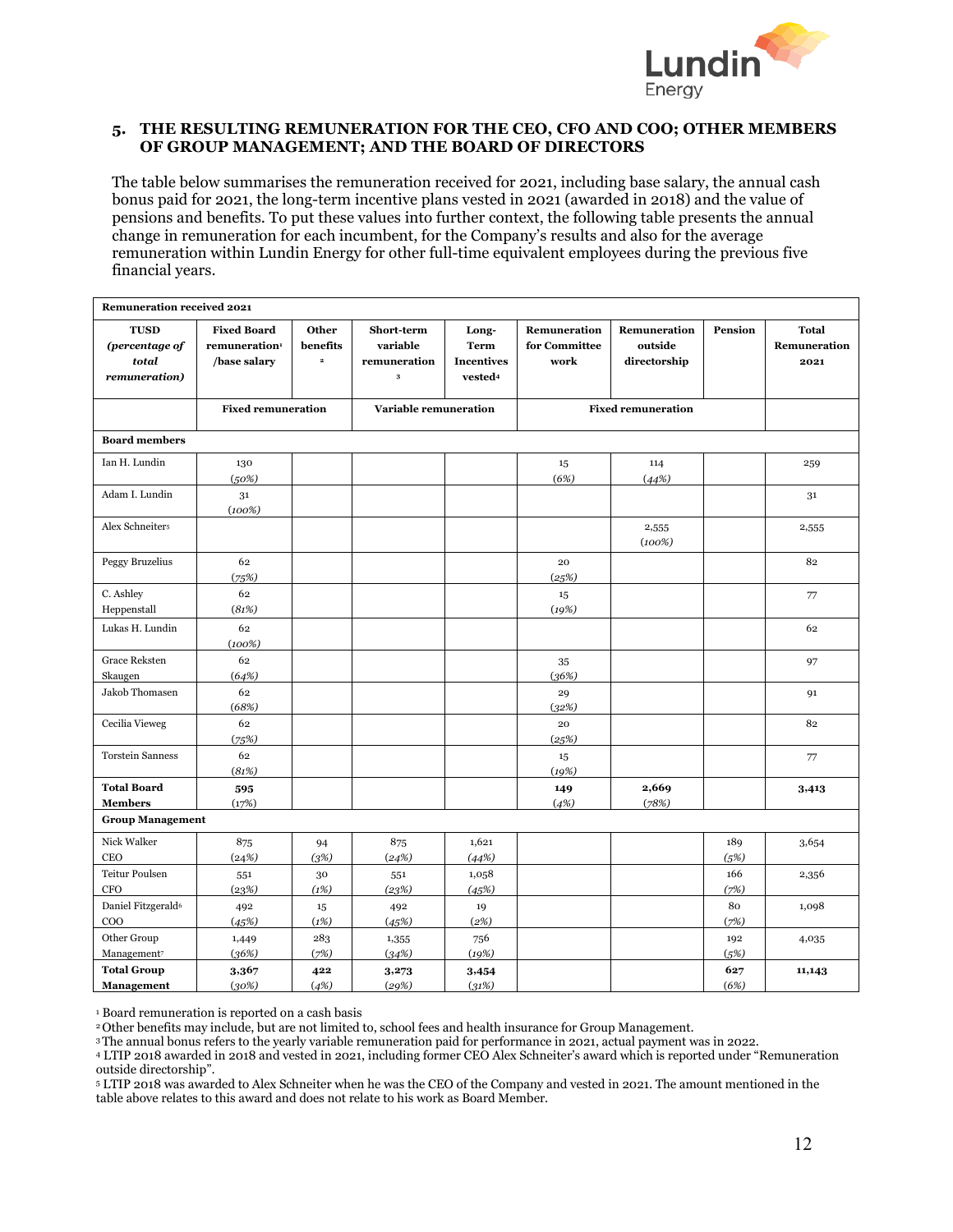

<sup>6</sup> Daniel Fitzgerald was appointed COO on 1 January 2021. As part of his recruitment Lundin Energy agreed with his former employer International Petroleum SA that he would retain the right to payment under outstanding awards of performance share units ("PSUs") granted under the "IPC Performance and Restricted Share Plan", subject to vesting in accordance with the applicable terms and conditions, and that Lundin Energy will reimburse International Petroleum SA for such costs. A total of 3,986 IPC PSUs vested during 2021 and the value is included in the table under Long-Term Incentives vested.

7Bonus consideration above 12 months base salary has been approved for Vice President Legal and Vice President Corporate Affairs.

Percentages may not add up due to rounding. Due to reporting requirements, the information above can also be found in Note 26 of the Annual Report 2021 (and Appendix 1 to this report) where the different remuneration elements are also shown for 2020. It should also be noted that remuneration for all employees at Lundin Energy is reported in Note 26 of the Annual Report 2021.

#### **Remuneration paid to members of the Board**

As in previous years, the Chairman received additional fixed remuneration for work performed outside of the duties of the Board. All other remuneration paid to members of the Board of Directors consisted of the fees for directorship proposed by the Nomination Committee and approved by the 2021 AGM, found in the above table, in Note 26 of the Annual Report 2021 and in Appendix 1 to this report.

#### **How remuneration for the Board of Directors, the CEO, CFO and COO; other members of Group Management; and other employees has changed over time compared to performance**

The following table illustrates the changes in remuneration over the past five years:

| Percentage increase/decrease in total remuneration received from previous year |       |        |        |        |        |  |
|--------------------------------------------------------------------------------|-------|--------|--------|--------|--------|--|
| Year                                                                           | 2017  | 2018   | 2019   | 2020   | 2021   |  |
| Ian H. Lundin <sup>1,2</sup>                                                   | 1%    | $-19%$ | $-6%$  | $-13%$ | 24%    |  |
| Peggy Bruzelius <sup>1</sup>                                                   | 4%    | 1%     | $-4%$  | $-13%$ | 25%    |  |
| C. Ashley Heppenstall <sup>1,3</sup>                                           | 525%  | 27%    | $-99%$ | $-11%$ | 24%    |  |
| Lukas H. Lundin <sup>1</sup>                                                   | 3%    | 0%     | $-5%$  | $-12%$ | 24%    |  |
| Jakob Thomasen <sup>1,4</sup>                                                  | N/A   | 114%   | 5%     | $-11%$ | 24%    |  |
| Grace Reksten Skaugen <sup>1</sup>                                             | 13%   | 14%    | 9%     | $-12%$ | 24%    |  |
| Torstein Sanness <sup>1,5</sup>                                                | N/A   | N/A    | 94%    | $-11%$ | 24%    |  |
| Cecilia Vieweg <sup>1</sup>                                                    | 3%    | 3%     | $-4%$  | $-13%$ | 25%    |  |
| Adam I. Lundin <sup>6</sup>                                                    | N/A   | N/A    | N/A    | N/A    | N/A    |  |
| Alex Schneiter7                                                                | 120%  | 18%    | 32%    | 18%    | $-66%$ |  |
| Nick Walker, CEO <sup>8</sup>                                                  | $-3%$ | 116%   | 38%    | $-16%$ | 14%    |  |
| Teitur Poulsen, CFO <sup>9</sup>                                               | N/A   | 29%    | 20%    | 31%    | $-6%$  |  |
| Daniel Fitzgerald, COO <sup>10</sup>                                           | N/A   | N/A    | N/A    | N/A    | N/A    |  |
| Other Group                                                                    | 12%   | -30%   | 18%    | 6%     | 0%     |  |
| Management <sup>11</sup>                                                       |       |        |        |        |        |  |
| <b>Average Lundin Energy</b>                                                   | 13%   | 11%    | $-17%$ | $-7%$  | 18%    |  |
| Employee (excluding                                                            |       |        |        |        |        |  |
| Group Management) <sup>12</sup>                                                |       |        |        |        |        |  |
|                                                                                |       |        |        |        |        |  |
| Mboepd production <sup>13, 17</sup>                                            | 45%   | -6%    | 15%    | 76%    | 16%    |  |
| EBITDAX <sup>14, 17</sup>                                                      | 100%  | 29%    | $-1%$  | 12%    | 125%   |  |
| 2P Reserves <sup>15, 17</sup>                                                  | 2%    | 3%     | 2%     | $-3%$  | $-5%$  |  |
| Adjusted net result <sup>16, 17</sup>                                          | 447%  | 89%    | $-15%$ | 11%    | 184%   |  |

 $\scriptstyle\rm^1$ Board remuneration is reported on a cash basis. The timing of payment of Board remuneration was changed during 2020 resulting in payment of ten months of Board remuneration during that year.

2 The reduction in remuneration for Ian H. Lundin during 2018 related to a decrease in remuneration for work outside the

directorship.<br><sup>3</sup> During 2017 and 2018 the long-term incentive plan that was awarded when C. Ashley Heppenstall was the CEO of the Company vested, as a consequence the percentage decreased in 2019. The amount of the long-term incentive plans mentioned above relates to his previous work as a CEO and does not relate to his work as a Board member

4 Jakob Thomasen was appointed Board member during 2017, and therefore only received Board remuneration for part of that year, as a consequence the percentage increased in 2018.

5Torstein Sanness was appointed Board member during 2018, and therefore only received Board remuneration for part of that year, as a consequence the percentage increased in 2019.

6Adam I. Lundin was appointed Board member during 2021 and therefore only received Board remuneration for part of the year. 7No long-term incentive plan vested in 2016 when Alex Schneiter was an executive and as a consequence the percentage increased in 2017. The pay-out under the long-term incentive plan increased during 2018 and 2019 compared to the corresponding prior year mainly as a result of an increase in the Lundin Energy share price and decreased in 2020 mainly as a result of a lower share price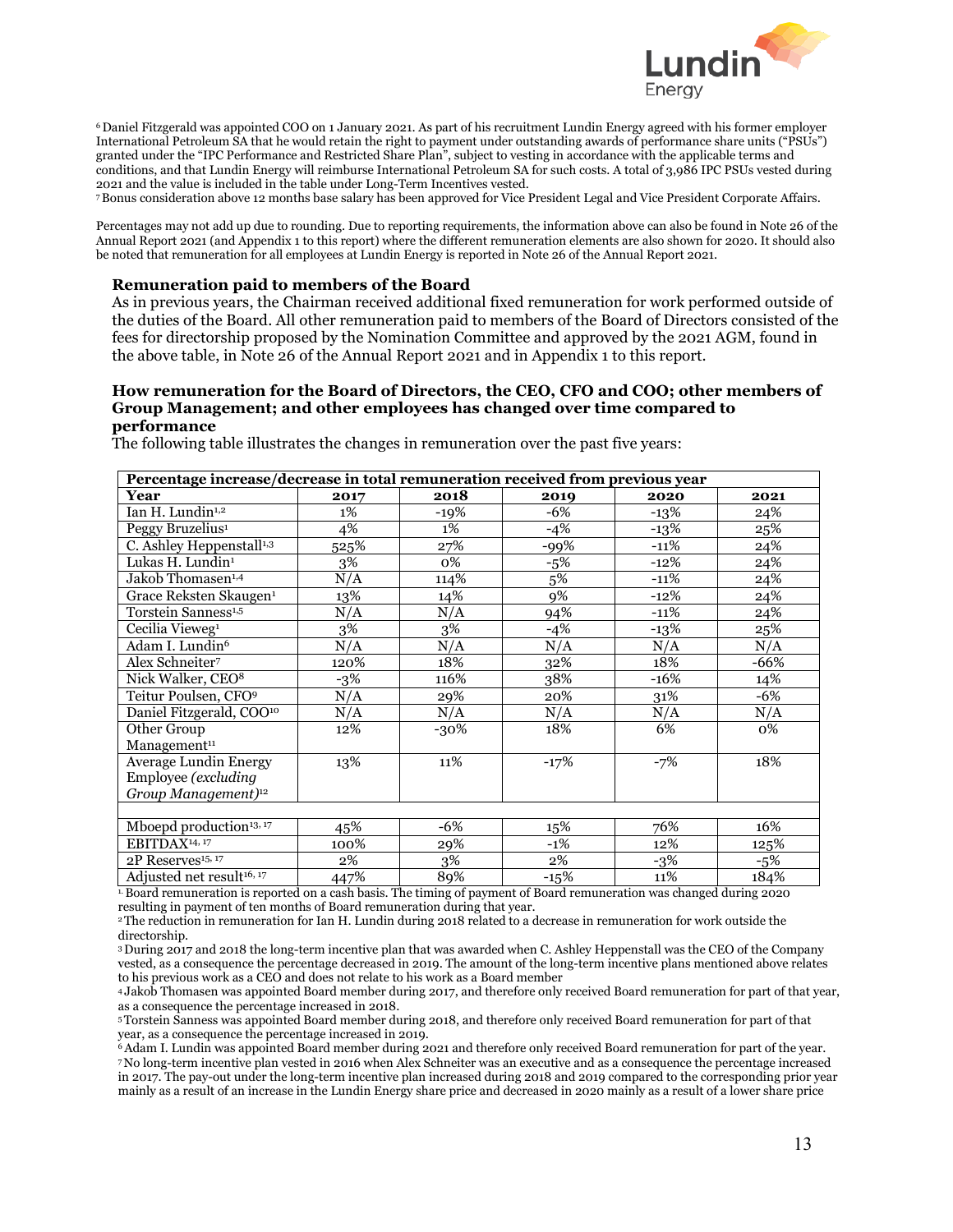

for the Lundin Energy share. The Board decided that Alex Schneiter on stepping down as President and CEO on 1 January 2021 was eligible for one year's salary notice and one year's salary severance payment, which was included in numbers reported for 2020. The Board further determined that it was reasonable to recognise the excellent performance of Alex Schneiter during a year which presented exceptional challenges and awarded short-term variable remuneration beyond 12 months base salary for 2020. In 2021 Alex Schneiter became a non-executive Board member and received no fees as he had been paid for notice but did receive proceeds from the 2018 LTIP vesting.

8 Nick Walker joined Lundin Energy during 2015 and received his first pay-out under the long-term incentive plan in 2018. The pay-out under the long-term incentive plan increased during 2019 compared to the prior year mainly as a result of an increase in the Lundin Energy share price and decreased in 2020 mainly as a result of a lower share price for the Lundin Energy share. The increase in 2021 reflects Nick Walker being appointed CEO on 1 January 2021.

9Teitur Poulsen was appointed CFO in 2017, for prior years his remuneration is included in Other Group Management. The pay-out under the long-term incentive plan increased during 2018 and 2019 compared to the corresponding prior year mainly as a result of an increase in the Lundin Energy share price and decreased in 2020 mainly as a result of a lower share price for the Lundin Energy share. The Board determined that it was reasonable to recognise the excellent performance of Teitur Poulsen for his efforts in ensuring a successful refinancing of the existing reserve-based lending facility into a new corporate facilities agreement under the challenging circumstances, and awarded short-term variable remuneration beyond 12 months base salary for 2020. <sup>10</sup> Daniel Fitzgerald joined Lundin Energy and was appointed COO on 1 January 2021.

<sup>11</sup>The decrease in 2018 is a result of changes to Group Management in 2017 following the IPC-spin off. The pay-out under the longterm incentive plan increased during 2019 compared to the prior year mainly as a result of an increase in the Lundin Energy share price. During 2021 changes to the composition of Group Management were balanced with changes in remuneration. <sup>12</sup>The average Lundin Energy employee figure for each year is calculated as the total gross remuneration, divided by the average

number of employees for the year. The majority of the employees are employed in Norway and the weakening of the NOK compared to the USD during 2019 and 2020 had a negative impact on the average remuneration during these years when converting to USD. The strengthening of the NOK compared to the USD during 2021 had a positive impact on the average remuneration during 2021 when converted to USD.

13Production measured by thousand barrels of oil equivalent per day ("Mboepd") as reported in the Annual Reports, from continuing operations only.

14Earnings before interest, taxes, depreciation and amortisation, equal to operating profit before depletion of oil and gas properties, exploration costs, impairment costs, depreciation of other tangible assets and gain on sale of assets ("EBITDAX"), as reported in the Annual Reports, from continuing operations only.

<sup>15</sup> Proved plus probable reserves (" $2P$ "), as reported in the Annual Reports, from continuing operations only, excluding the impact of asset sales/acquisitions.

<sup>16</sup> The adjusted net result equals the adjusted net result reported in the Annual Reports, from continuing operations only. 17 On 21 December 2021, Lundin Energy announced that it had entered into an agreement (the transaction) with Aker BP whereby Aker BP will absorb Lundin Energy's E&P business through a cross-border merger in accordance with Norwegian and Swedish law. As a result of the transaction, Lundin Energy's E&P business is reported as discontinued operations in the Annual Report 2021. Since the Company concluded the agreement to sell the E&P Business on 21 December 2021 with only a few days left of 2021, the Company deems it relevant to include the result also from discontinued operations (E&P business) during 2021 for the purposes of measuring performance of the business against remuneration.

#### **Remuneration from other companies within the Group**

No additional remuneration was paid in 2021 to the CEO, CFO, COO or any other member of Group Management or the Board by any other company within the Group.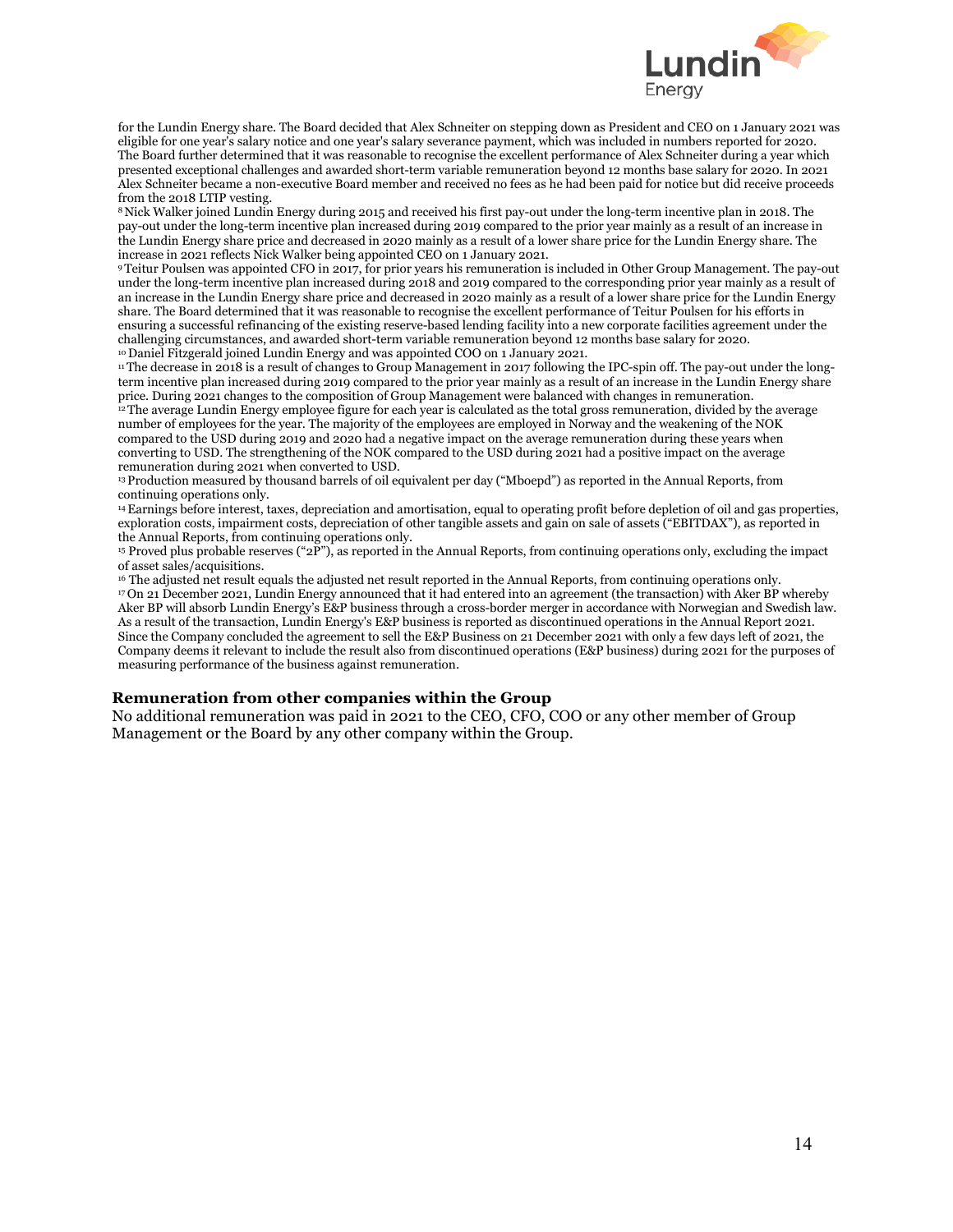

# **APPENDIX 1: NOTE 26 OF THE ANNUAL REPORT 2021**

[Insert Note 26]